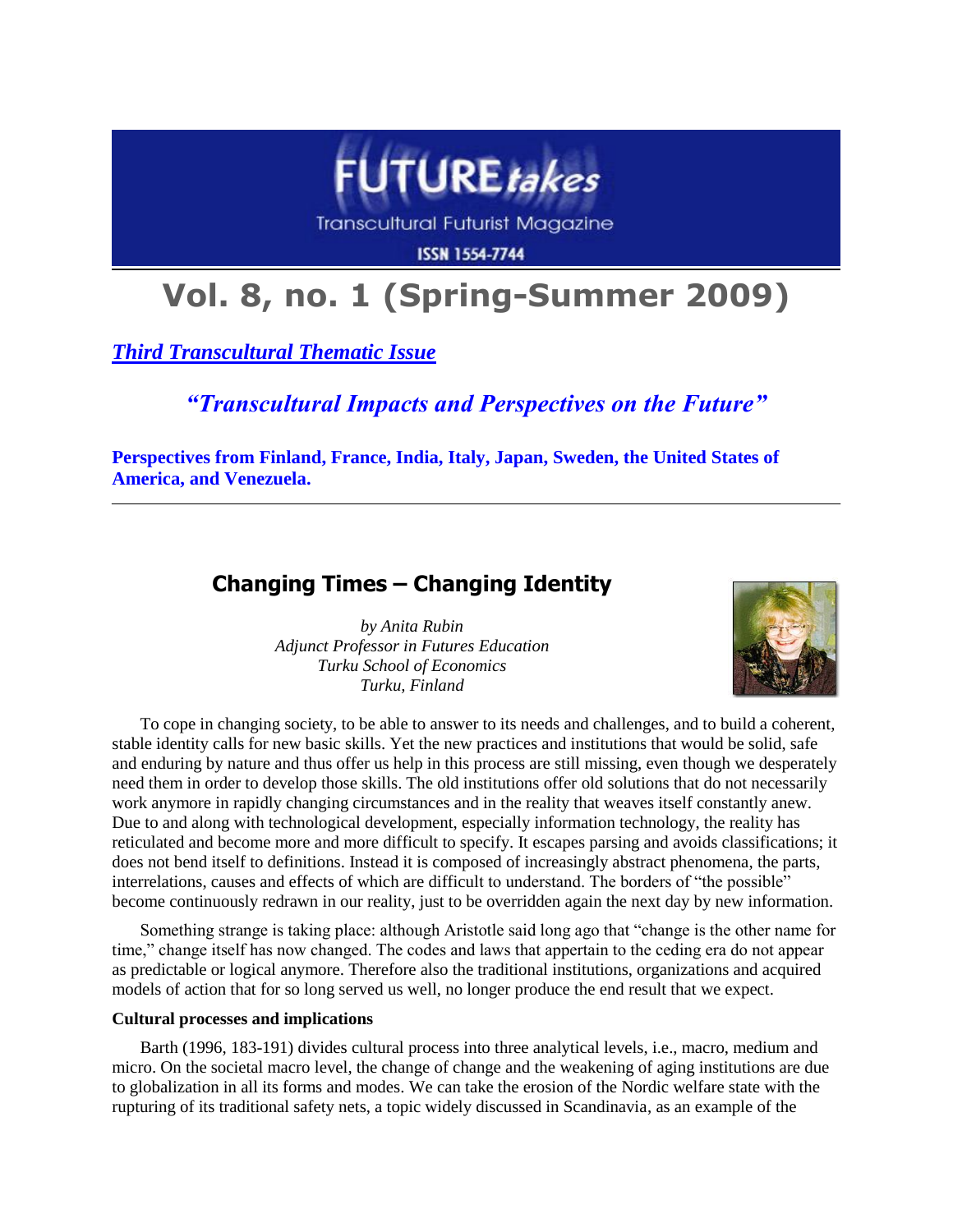outcomes of globalization. On the mid-level (that of organizations and institutions), the forms of networking, new leadership and flexibility come forth as a counterweight to aging and deteriorating hierarchical and vertical structures and models of action. Therefore the change of change does not leave any institution untouched; they either break down or renew themselves in a way the forms and requirements of which are not yet unequivocally open to us.

On the personal micro level, one of the most demanding presumptions is that one must constantly renew ones skills and education – we speak of lifelong and life-wide learning. This presumption has its roots in the tradition of the renewal of the workforce, which goes all the way back to the beginning of the industrial era. Learning and education have therefore been the main antecedents of modernity and the industrial society, since they have ensured the availability of skilled workforce. However, the meaning of learning is going through a transition, since in the present information society, the very need for which the learning institutions were once developed, is no longer the same. People now study and learn more for their own sake, for their own personal development, and for their personal market value than for the needs of society. But, as a result, the process of learning has also changed. Now, in order to cope, one has to learn and study the new and unlearn the old whilst maintaining constant participation and experiencing new things. Additionally, one has to be ceaselessly available and ready for interaction in the 24/7 spacetime reality. We feel that we are therefore forced to keep keen track of what is constantly going on all around us, since if we do not, we fear that we might fall off the ride and then be unable to catch up with the others again.

In this turmoil, it is more and more laborious for a single actor to be genuinely creative and to have an effect on things and events – or even to feel that they can be affected. Therefore, according to studies on images of the future (Rubin 2000; Rubin & Linturi 2001), the images tend to reactively emphasize more how to adapt to change and its new challenges instead of proactively considering how the direction and quality of change could be influenced. The future therefore appears as an inevitable force, not as the aspired and shared end result of decisions and choices.

#### **Whose is the future, then?**

No one has the copyright for the future. Earlier choices and their consequences form the basis of our present reality, and likewise, the future will be built on what has already taken place. The future will form as the synergic and complex entailment of decisions yet to be made, and their consequences. Therefore the quality of the future can be influenced by making good decisions and by considering their possible consequences.

The media, together with the development and innovations in information technology, continuously bring new elements into our reality and revolutionize our world view. At the same time, they move society towards a new model of reality that is no longer in debt to modernity. The revolution in information technology, the restructuring of the global economy, and the cultural responses to those phenomena have all converged towards redefining the concepts of production, power, and human experience. All this portends the emergence of a new kind of society in which the relationship among these three entities – production, power, and experience – undergoes a structural transformation into a new alliance which replaces the industrial and modern rationale. A consequence of this switch is social transition, as the rational of the industrial society is little by little yielding to the rationale of the information society. In the institutions, there are gradually growing pressures that result from changed needs and expectations.

In the last couple of years, society has strongly invested in top learning and the creative economy. Both topics have been hyped in public speeches and in the media, almost as if they offered magical tools to guide the economy to safer waters, away from the current recession and from the threatening global depression. Educational institutions and curricula have been established, development programmes launched and political agendas made public. As a result, for instance, quite a lot of money and resources have been directed to high-level education and research programmes and through this, to those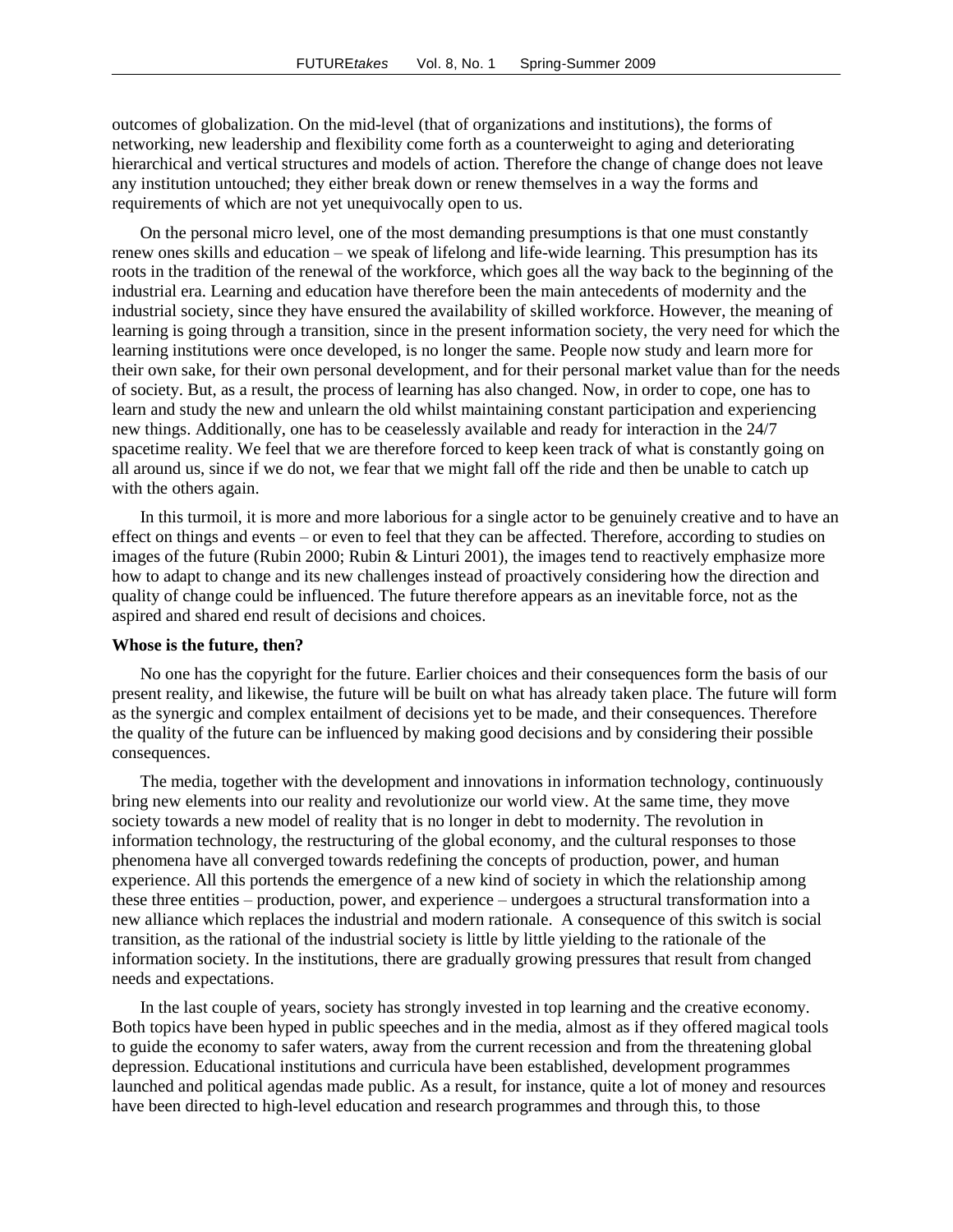educational institutions that have been regarded as having a high potential in this respect. On the other hand, this situation has led to a state in which those schools, polytechnics and universities that are tasked with providing a general education and that try to fulfill the educational needs of society as such, fall further and further behind in public funding and the distribution of economic resources. Funding therefore has become the most critical determinant in the survival of many such educational institutions, since the mere fulfillment of the basic educational task – however ably it has been carried out in the past – does not seem sufficient anymore. As a result, even primary schools have started to brand and market, to feature and advertise – a personal edge and a distinctive and inviting attraction in the study programme (or in addition to it) is more the rule than the exception. We can still think that what counts in the end is the general level of national education, not merely the achievements of the education elite.

On the other hand, the social atmosphere which favors competition, specialization and originality, also emphasizes networking, interaction and cooperation. These seemingly contradictory features can be traced back to the changing needs of society – there is a reminder of the old, even though the new is already pressing on. This is a typical feature of changing social rationality – the old does not disappear completely, but its meaning and raison d'etre in social activities transforms into something else, when the general denominator of the everyday rationality changes. For example, when we slowly moved from agricultural society to industrial society, agriculture did not cease to be. Rather its situation and meaning as the main social determinant of everyday life merely diminished. Now we can see the same thing happening to industry and to the institutions which were established and developed for the needs of industrial society.

#### **Identity – the new "tribes"**

Findings in neurological research show that the human brain is affected by technology. New synapses are born, when we get to know more and have to continuously connect things in fresh ways and create new things. Even though creativity is increased together with those new neural combinations, still, according to studies (Nyman 1988), our ability to perceive our environment still has not changed or become any faster over time. Processing things still requires the same operations, and we still analyze our reality in the same logical sequences as before, even though the information society keeps on producing real-time information for our senses to deal with. Our human destiny is then to try to find a sensible life course and meaning in the information society with the same mental and perceptive abilities with which our ancestors were equipped in the Stone Age.

The identity process forms an important part of the social and community organism, against which we reflect our hopes, future expectations and personal characteristics and features. This way the identity process acquires its significance and gives a meaning to the existence of a person as well as a society. The identity is a representation that is born from the process of looking for the features in other people with whom we either want or do not want to identify. Therefore, in order to develop, the process of identity growth requires constant interaction and dialogue with the others. With the help of this dialogue, we create the borders between our personality and those of others and understand who we are and where we belong at different phases of our lives. Interaction helps us to figure out and define how we are different from the others and what in that difference is truly relevant – what it is exactly that makes me me. Therefore the stability and perseverance of the identity are also dependent on how permanent we understand those differences between people to be. (Taylor 1991)

However, the relationship between stable characteristics and changeable and flexible features in the process of identity building has changed. The construction of an identity is an endless and life-long process – we are never complete in that sense. Still many of the features which were earlier regarded as persistent and solid, unchangeable and fixed in our personality – e.g. attitudes, values, ways of reaction, etc. – are now seen as mutable. We are expected to be resilient and able to adapt to the constantly changing situations and challenges this transition brings about. We learn and re-learn again and again new ways of reaction, models of action, tools, technologies, etc., but, at the same time, this also means that as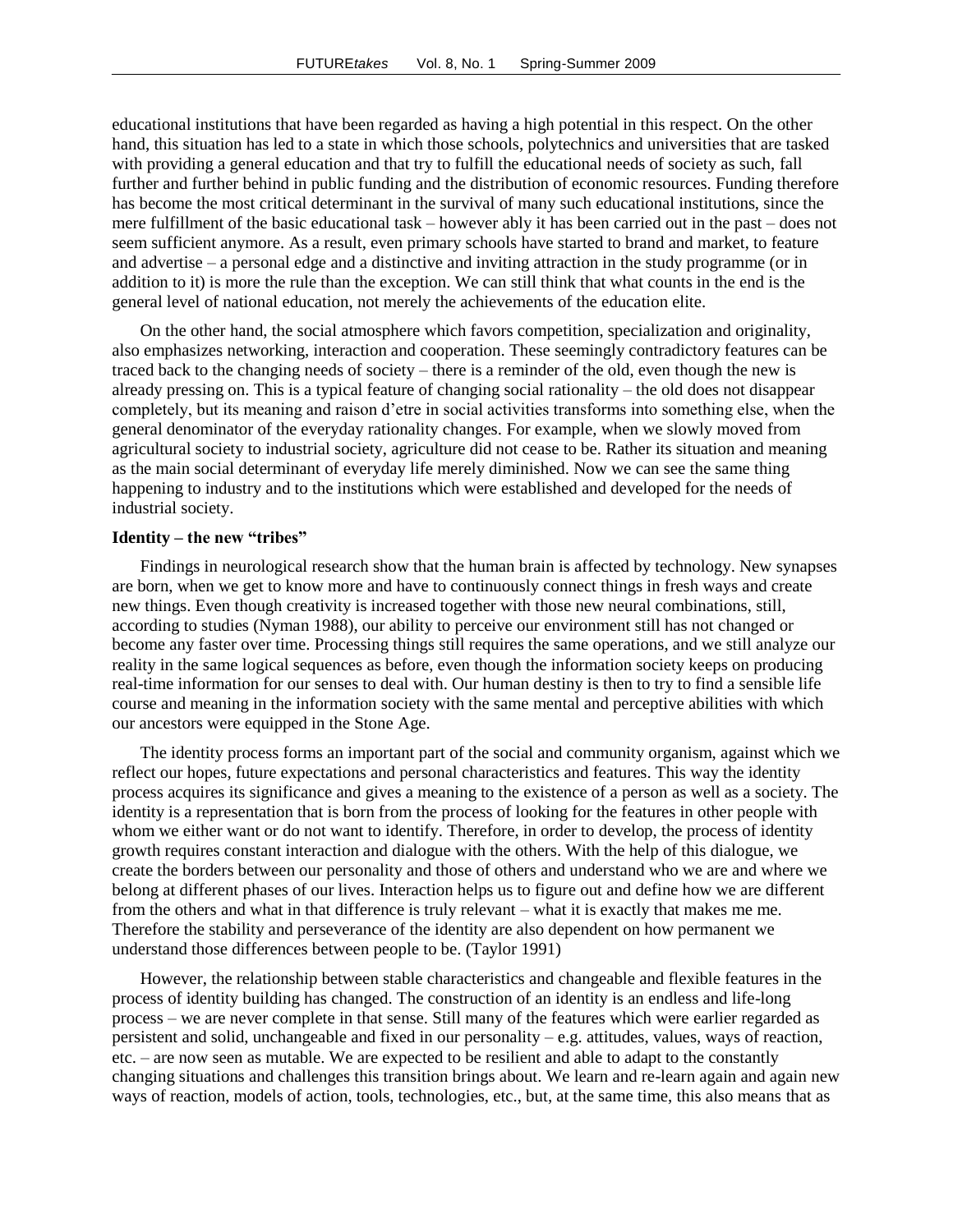a part of identity construction, we now have to learn to unlearn all that has become old, meaningless, and useless in light of new challenges. This process of unlearning sometimes proves to be much harder than that of learning new things.

People aim to diminish the consequences of this social fragmentation, which also appears as the alienation of decision-making and governance from everyday life, by increasing transparency and openness in these processes. The problem is not necessarily in the lack of visibility or intentional concealment of things and causes. Instead, in the deepening development process of the information society, the forms of power become increasingly abstract, while the issues that need to be decided become more and more complex by nature. There is not too little information available, but rather far too much of it. It is more and more difficult to create opinions on general and shared issues and to give out opinions on issues requiring decision, when the big picture remains vague, when information is coming from all directions and on a real-time basis, and when the complex synergy of different events and things make the perception of the future, specifically of alternative futures, more laborious day by day.

In order for society to be at least somehow understandable and controllable by its members, instead of a mere abstract power somewhere out of reach, human beings must also organize their understanding of that society in relation to their own identities. This is the basis from which individualism upwells. Individualism has deepened and become one of the most profound sources of meaning in contemporary Western society. However, because the social environment is constantly widening and the networks are thickening and expanding at the same time, what we understand as society is also changing into a collection of diverse overlapping, imbricate and partly virtual micro groups, or tribes (Maffessoli 1996). This development leads to the situation where, because human beings have a strong need to belong, morals and sociability are more and more dependent on the values and choices of the micro group that happens to be the most influential and strongest at the time when the person is building his/her identity. As a result, the experience (entertainment) industry and the lifestyle products industry, which are often the most influential, become sources of wealth. This impacts our experience of the workplace, where identity becomes a product that is tied to the mechanisms of market economy – that is, to the image, features and characteristics that are for sale to the micro groups. In turn, this notion of identity often influences one's lifestyle in general. Therefore the difference between the slow process of authentic identity building and the roles and lifestyles that are to be adopted rapidly and consciously is becoming dimmer and dimmer all the time.

#### **Individualism in the "society of experience"**

Individualism has become the main source of meaning for the citizens of the information society, and to have done this, it must have had to constitute a way in which it becomes applicable to everyone. This applicability is concretized in free and information-based consumerism: the brand, the story, and the image are becoming the most natural elements in our conception of the world and our life and roles in it, while the global media rework the criteria of acceptability and the norms of consumption and behaviour. Side by side with the traditional money economy, we now have the more and more profitable symbol economy with changing brands, images, etc. That is, we do not limit ourselves to "old-fashioned" money anymore. We now also use symbols that are far more abstract by nature than money ever was. Symbols of symbols, that is. Those symbols also have attributes, such as brands, images, etc. You just watch television for a while and see the next commercial of Visa or MasterCard. Or you can also show off your social status, desirability and popularity with a fancy car, hottest running shoes, fashionable taste in arts, going to proper restaurant, etc. However, you also know that the same things may not be "in" next week anymore. Therefore, you don't consume just because you like something, or because you can, but because the way you consume and the things you consume symbolize your social micro group, or tribe – your chosen identity.

At the same time, the varying personal development projects are the few and rare occasions where a person still has a nearly full control over something. For instance, you can control your eating. This does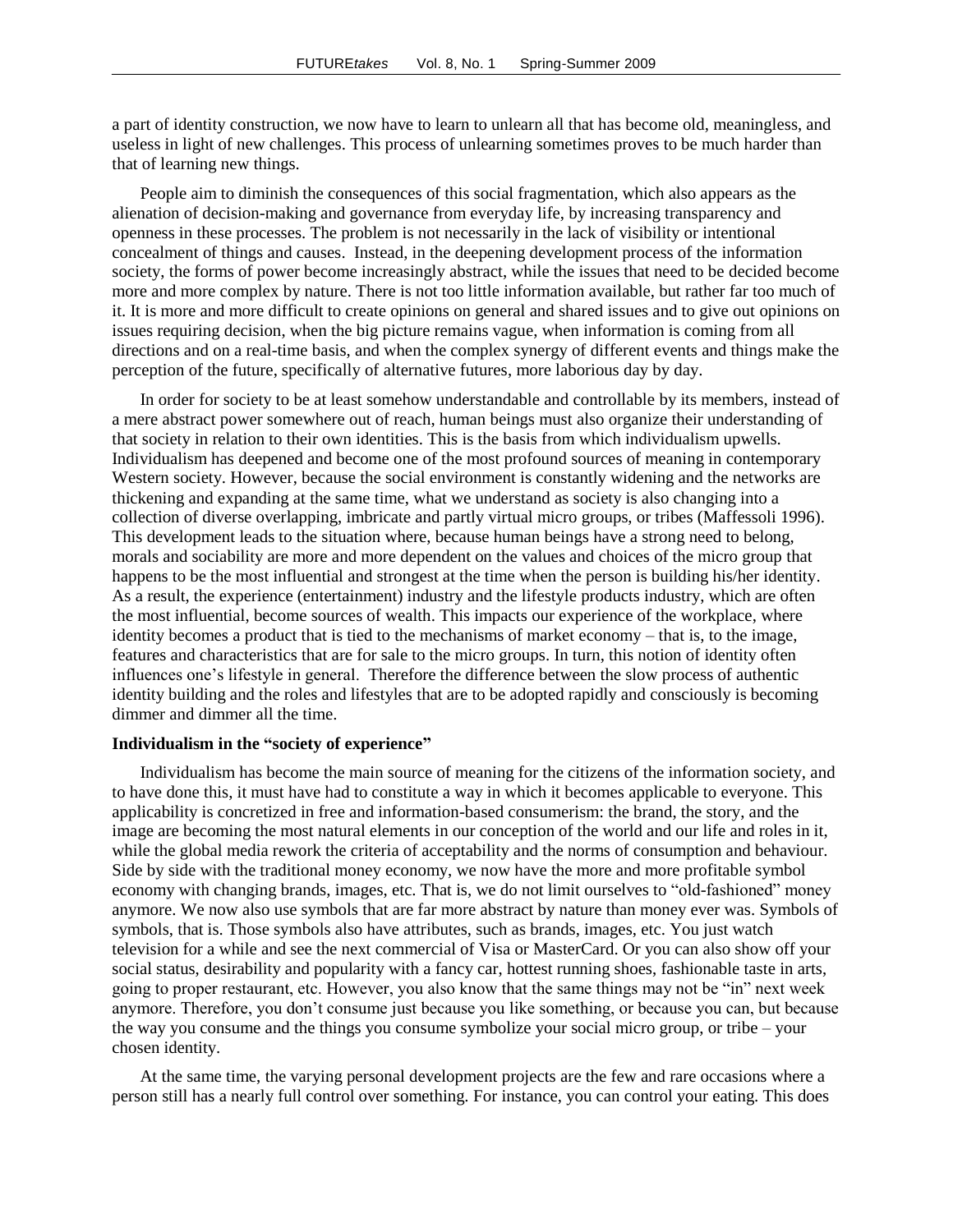not mean that for instance the growing problem of eating disorders among young people can be explained inside out through this notion of control. However, some doctors do agree on the idea that eating disorders are associated with the problem of control. The forms of personal development projects are diversified; for example, you can develop your mental and psychical abilities and skills. Start with neoreligious cults, transit trough new-age self-care groups and spiritual growth ideologies and end up in healing or magic or shaman or Asian ceremonies, etc. Or you can worship your own body – there are thousands of gyms in which to exercise, body pump, grow your muscles etc. The models of being and acceptability are formed and passed on to us more and more through the market economy and media. The media feeds young people those models in sweet wrappings with a hidden message: everybody has the right to be like the model – i.e., to be beautiful, fit and acceptable in the way the market has defined and re-defines again tomorrow. The self – one's own mind and body – is therefore created and re-created over and over again. In the end it becomes an experiment lab for new life-styles and roles. In this individualistic consumerism, freedom is very much evaluated, but it is also ostensible and fragile. (Beck 1992; Berger & Luckmann 1995). The responsibility to be successful both economically and socially creates a growing challenge to this controllability and through that, to true and genuine life management.

On the other hand, the challenge of individualization also produces several parallel ways to understand reality, ways that are distributed and shared in real-time in the social media. Different and also contradictory values, attitudes, role expectations, idols, ideals, and norms are competing in and between those messages and dialogue. It is left to the individual to make a choice between those antinomies. (Rubin & Linturi 2001) The traditional concepts and ways of action are not of help to those choices, because there are not even names for many of the new phenomena and things yet, let alone history from which to learn. It is an old truth that only experience creates wisdom. It is through that wisdom that new concepts, models and attitudes can be developed, finally resulting in new institutions, traditions and other tools for managing the reality. However, we do not have the experience or history of the information society, and therefore the tools are only just beginning to develop.

#### **Sources:**

Barth, F. 1996. *Manifestasjon og prosess*. Universitetsforlaget, Oslo.

- Beck, U. 1992. Risk Society. *Towards a New Modernity*. Sage Publications, London, Thousand Oaks & New Delhi.
- Berger, P. L. and Luckmann Th. 1995. *Todellisuuden sosiaalinen rakentuminen* [The Social Construction of Reality]. (Finnish translation by T. Aittola & V. Raiskila). Like, Helsinki.
- Giddens, A. 1991, *Modernity and Self-Identity. Self and Society in the Late Modern Age*. Polity Press, Blackwell Publishers, Cambridge.
- Maffessoli, M. 1996. *The Time of the Tribes. The Decline of Individualism in Mass Society.* (Translated by D. Smith) Sage Publications, London, Thousand Oaks, New Delhi.
- Nyman, G. 1988. "Tietotekniikka ja havaitsemisen psykologia." *Psykologia* 6/1988, ss. 425-431.
- Rubin, A. 2000. *Growing up in Social Transition: In Search of a Late-modern Identity.* Annales Universitatis Turkuensis, Series B, Tom. 234, Humaniora. University of Turku, Turku.
- Rubin, A. & Linturi, H., 2001. "Transition in the Making. The Images of the Future in Education and Decision-making." *Futures* Vol. 33 No. 3-4, April/May 2001, ss. 267-305.
- Taylor, C. 1991. *The Ethics of Authenticity.* Harvard University Press, Cambridge and London.

*Anita Rubin, adjunct professor in futures education, Turku School of Economics since 2002, is the recipient of the first Tulevaisuuspalkinto (Futures Prize) of the Finnish Society for Futures Studies, awarded in 1990. The author of five books as well as 45 research reports and articles in scientific books and journals, her degrees include Doctor of Social Sciences (sociology) and Master of Social Sciences (degrees in sociology, psychology, social policy and foreign literature) from the University of Turku. In addition, she has completed special training courses in futures studies in Dubrovnik, Andorra, and St.*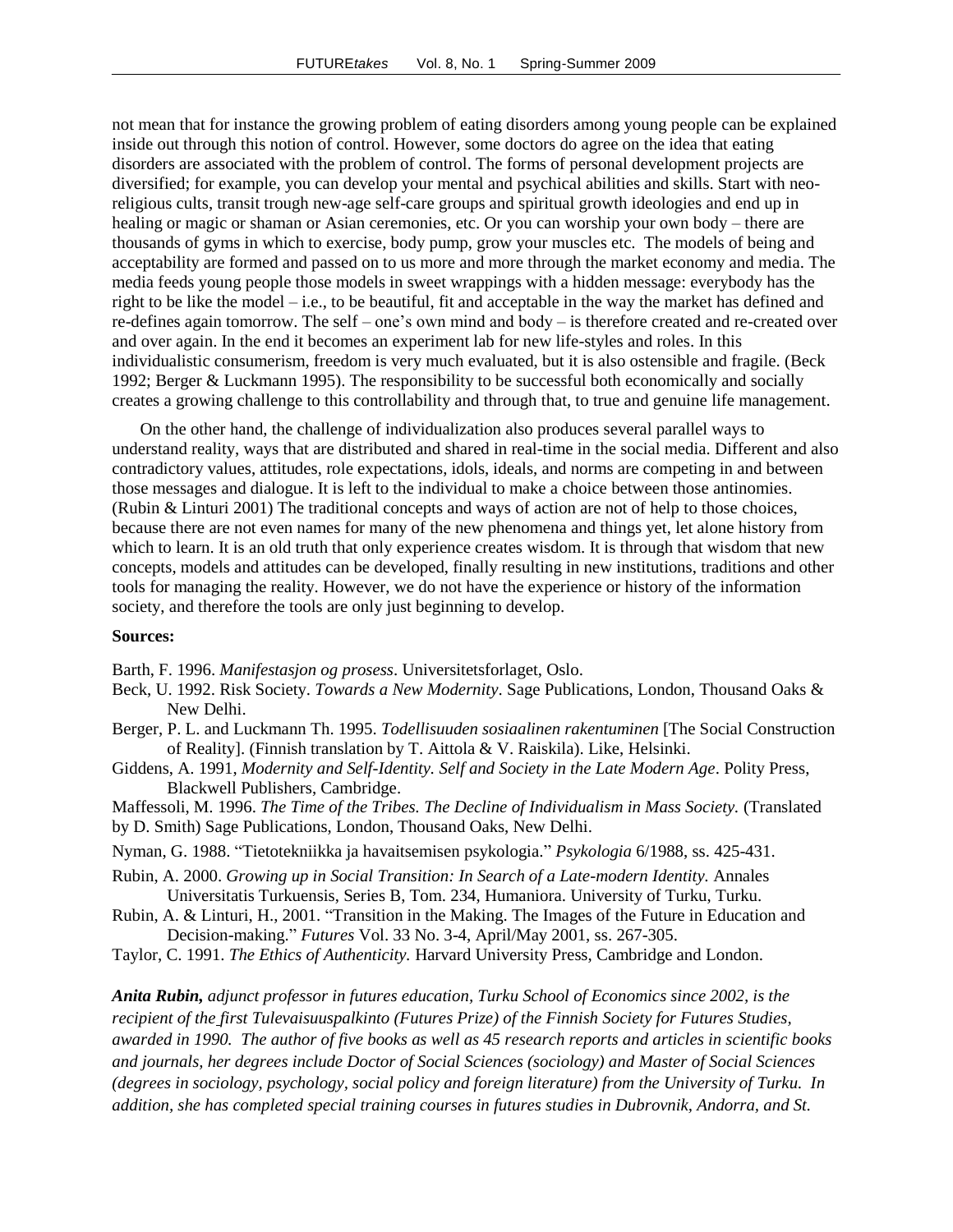*Petersburg as well as in Finland. A member of the Finnish Youth Research Society since 1995, Dr. Rubin has held several posts in the World Futures Studies Federation and chaired the international scientific committee and national organising committee of the methodology seminar in futures studies in Turku in June 2000. In addition, she coordinated the establishment of the futures abstract database "Futurum," organized post-graduate futures courses for the Finland Futures Academy (FFA), coordinated more than 100 futures workshops, presented more than 30 papers in scientific conferences and seminars, and has served on the Editorial Boards of* FUTURA *and the* Journal of Futures Studies*. In 2002 she received the Aurelio Peccei Prize by Associazione Culturale L'Eta Verde. Experienced in both field and case studies as well as theoretical research, Dr. Rubin's professional interests include young people's images of the future; the concept of images of the future; the information society and identity; modernity, value changes, marginalisation, and social empowerment; and education including foresight studies.*

### *POINTS FOR THE CLASSROOM (send comments to [forum@futuretakes.org\)](mailto:forum@futuretakes.org):*

- *Rubin discusses education in the context of both the industrial and the information society, and she discusses the reasons why people learn and study. In what ways will educational institutions in your part of the world change within the next 10 years? To what extent will education be linked to careers? (Also see synopsis of World Future Society Education Summit 2008, published in the* Learning Section Bulletin *in the Fall 2008 issue of* FUTURE*takes.)*
- *Rubin notes, "Interaction helps us to figure out and define how we are different from others…" What are your thoughts on the future of counterpoint-based identity? In what ways will various changes within the next ten years impact notions of individual identity? To what extent will the consumer economy continue shaping notions of individual identity in 2015?*
- *Rubin discusses the alienation of decision-making and governance from everyday life, the proliferation of information, and the increasing complexity of interrelationships (synergies) that make the perception of alternate futures increasingly difficult. What new tools, methodologies, and skills will the futurists of tomorrow need?*
- *(see preceding question) What are the implications of alienation of decision-making for governance itself? How will peoples' outlooks on life be impact by the alienation?*
- *Rubin, quoting Maffesoli, states, that society as we know it is changing into a collection of diverse overlapping tribes. Considering conformist imperatives that are common in many groups, what are the implications for individualism?*
- *In terms of microgroups, Rubin discusses reasons why the experience (entertainment) industry and the lifestyle products industry are the most influential and are sources of*  wealth. To what extent does this influence manifest in various cultures? In your part of *the world, will the entertainment and lifestyle industries be more influential or less influential in 2015 than they are now?*
- *Rubin discusses the symbol economy that is based on entities more abstract than conventional money. Identify alternative economic futures and their possible impacts to the symbol economy*